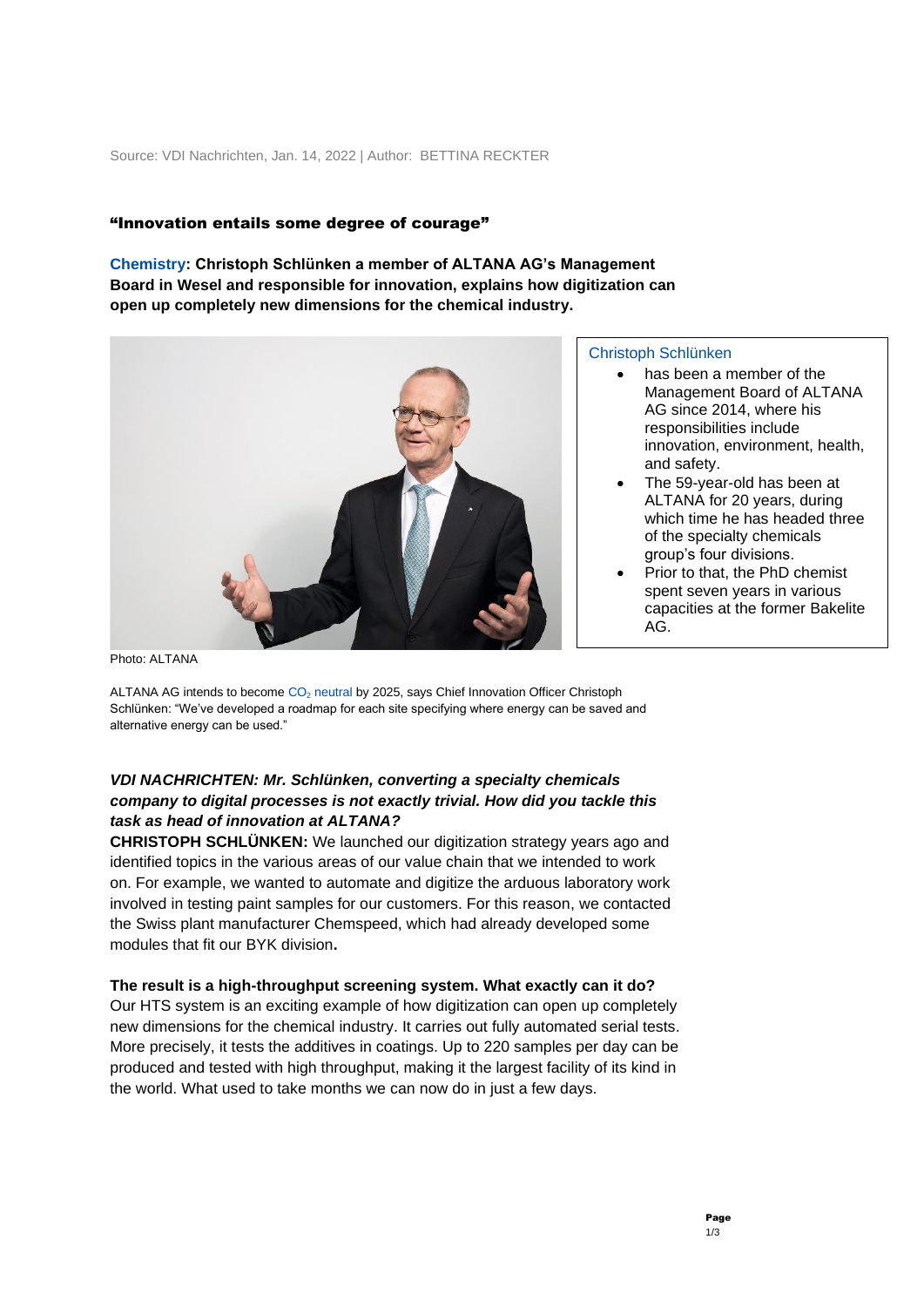#### **The system was surely not cheap.**

To be quite honest, at first I was skeptical about the large investment of € 15 million. It takes courage and commitment to make such a decision, because we still had to develop many of the required modules and the related test methods. But we know this would accelerate innovation on the one hand and increase customer loyalty even more on the other. We now carry out processes ourselves that are usually handled by the customer, such as coatings formulations.

### **Have you gotten any feedback on this yet?**

Needless to say, our customers are thrilled. They realize how much work we can do for them. Our advantage is that we can be close to customers and offer them solutions that also set them apart from their competitors.

#### **If the facility does all the work, how does that affect the workforce?**

The HTS facility only takes over the tedious, small-scale laboratory work. We didn't want to cut jobs. Instead, employees can now focus on higher-value work.

## **And can be creative and innovative?**

Yes, employee satisfaction is part of our value-driven culture at ALTANA. It fuels creativity, which is needed for the innovation process. Openness is another component – which, by the way, is one reason why I've been at ALTANA for so long. Here, everyone can say what they think. This openness, in turn, gives rise to new ideas. Trust, appreciation, empowerment to act – we try to live out these things, whether in Germany, China, or the United States. The man at the machine, the woman in the lab, tell us what our values are. And they give the managers feedback on a regular basis. Our innovation culture sets us apart from other companies in the chemical industry.

#### **Which topics are currently being focused on?**

The focus in all divisions is of course on sustainability. We intend to be carbon neutral by 2025. That means reducing emissions from our own processes. At the same time, we want to integrate alternative raw materials that have a smaller carbon footprint. We assume that, in view of the Green Deal, the EU will impose significantly higher regulatory requirements on chemicals, and as a result a number of substances will probably no longer be permitted in the future. This is another reason why we need alternative raw materials, including biobased ones. By the way, the HTS system also helps us here because it enables us to identify advantages at lightning speed – for example, when we test the applicability to biobased raw materials.

## **Can you give some examples of specific innovations that are currently in the pipeline?**

Many innovations are aimed at making our customers more sustainable. At ELANTAS, for instance, we are developing new wire enamels that insulate electrical wires, leading to more efficient electromobility systems. In addition, we are working on additives for the production of supercapacitors, li-ion batteries, and fuel cells that can be recycled. At ACTEGA, we are researching coating systems that ensure that fewer substances migrate. This means, say, that packaged food